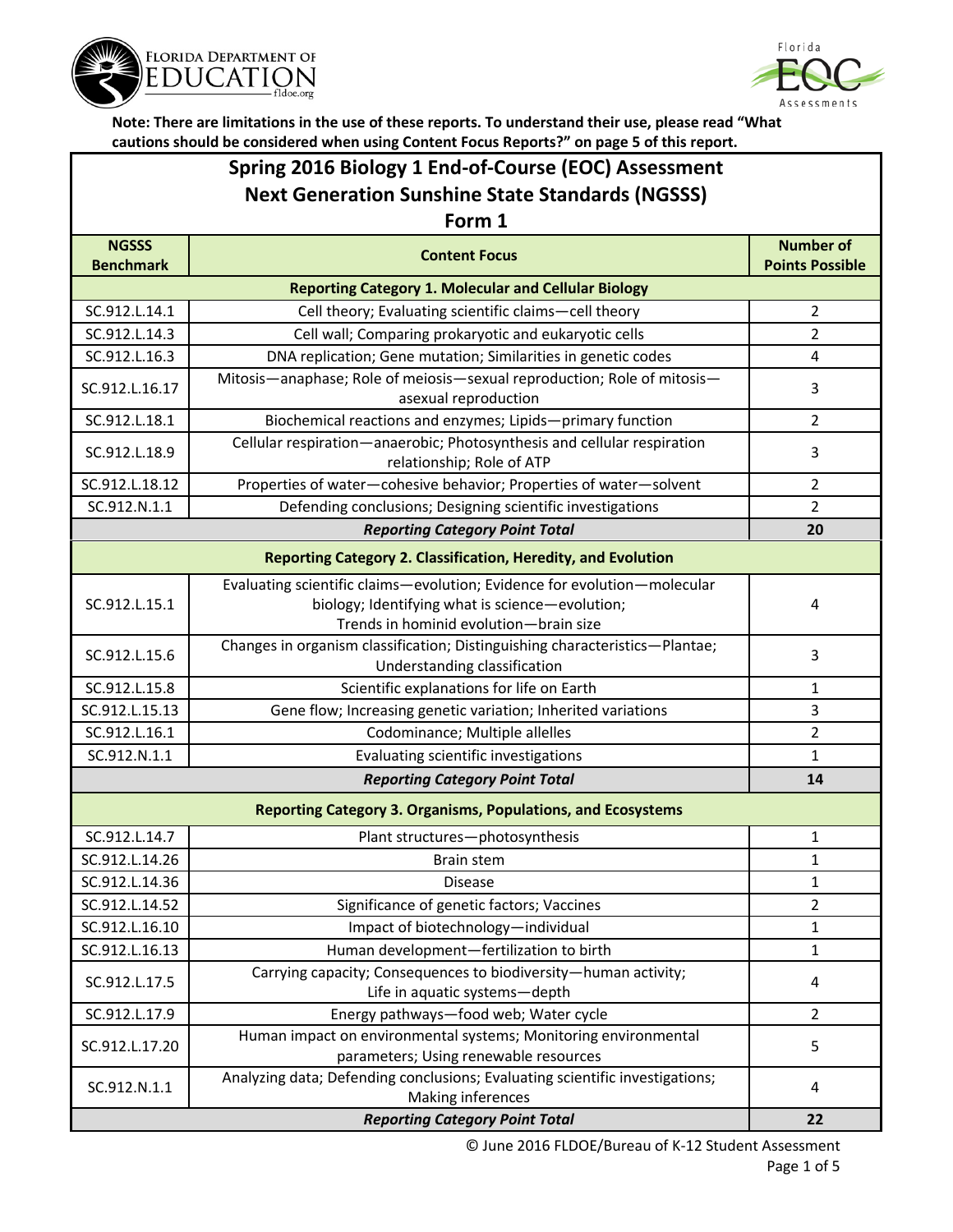



| Spring 2016 Biology 1 End-of-Course (EOC) Assessment    |                                                                                                                                                                                  |                                            |  |  |  |
|---------------------------------------------------------|----------------------------------------------------------------------------------------------------------------------------------------------------------------------------------|--------------------------------------------|--|--|--|
| <b>Next Generation Sunshine State Standards (NGSSS)</b> |                                                                                                                                                                                  |                                            |  |  |  |
| Form 2                                                  |                                                                                                                                                                                  |                                            |  |  |  |
| <b>NGSSS</b><br><b>Benchmark</b>                        | <b>Content Focus</b>                                                                                                                                                             | <b>Number of</b><br><b>Points Possible</b> |  |  |  |
|                                                         | <b>Reporting Category 1. Molecular and Cellular Biology</b>                                                                                                                      |                                            |  |  |  |
| SC.912.L.14.1                                           | Cell theory; Evaluating scientific claims-cell theory                                                                                                                            | 2                                          |  |  |  |
| SC.912.L.14.3                                           | Cell wall; Comparing prokaryotic and eukaryotic cells;<br>General structures-eukaryotic cells                                                                                    | 3                                          |  |  |  |
| SC.912.L.16.3                                           | DNA replication; Gene mutation; Similarities in genetic codes; Translation                                                                                                       | 4                                          |  |  |  |
| SC.912.L.16.17                                          | Cell cycle-M phase; Mitosis-anaphase                                                                                                                                             | 2                                          |  |  |  |
| SC.912.L.18.1                                           | Biochemical reactions and enzymes; Lipids-primary function                                                                                                                       | 2                                          |  |  |  |
| SC.912.L.18.9                                           | Cellular respiration; Photosynthesis;<br>Photosynthesis and cellular respiration relationship                                                                                    | 3                                          |  |  |  |
| SC.912.L.18.12                                          | Properties of water-moderating temperature; Properties of water-solvent                                                                                                          | $\overline{2}$                             |  |  |  |
| SC.912.N.1.1                                            | Defending conclusions; Evaluating scientific investigations                                                                                                                      | $\overline{2}$                             |  |  |  |
|                                                         | <b>Reporting Category Point Total</b>                                                                                                                                            | 20                                         |  |  |  |
|                                                         | <b>Reporting Category 2. Classification, Heredity, and Evolution</b>                                                                                                             |                                            |  |  |  |
| SC.912.L.15.1                                           | Evidence for evolution-fossil record; Evidence for evolution-molecular biology;<br>Identifying what is science-evolution; Trends in hominid evolution-brain size                 | 4                                          |  |  |  |
| SC.912.L.15.6                                           | Distinguishing characteristics-Plantae; Understanding classification                                                                                                             | $\overline{2}$                             |  |  |  |
| SC.912.L.15.8                                           | Evaluating sources of info-origins of life; Scientific explanations for life on Earth                                                                                            | $\overline{2}$                             |  |  |  |
| SC.912.L.15.13                                          | Gene flow; Increasing genetic variation; Inherited variations                                                                                                                    | 3                                          |  |  |  |
| SC.912.L.16.1                                           | Analyzing patterns of inheritance; Multiple allelles                                                                                                                             | 2                                          |  |  |  |
| SC.912.N.1.1                                            | Analyzing data                                                                                                                                                                   | $\mathbf{1}$                               |  |  |  |
|                                                         | <b>Reporting Category Point Total</b>                                                                                                                                            | 14                                         |  |  |  |
|                                                         | <b>Reporting Category 3. Organisms, Populations, and Ecosystems</b>                                                                                                              |                                            |  |  |  |
| SC.912.L.14.7                                           | Plant structures-photosynthesis; Vascular tissue                                                                                                                                 | 2                                          |  |  |  |
| SC.912.L.14.26                                          | Frontal lobe                                                                                                                                                                     | 1                                          |  |  |  |
| SC.912.L.14.36                                          | <b>Blood viscosity</b>                                                                                                                                                           | $\mathbf{1}$                               |  |  |  |
| SC.912.L.14.52                                          | Significance of environmental factors; Vaccines                                                                                                                                  | $\overline{2}$                             |  |  |  |
| SC.912.L.16.10                                          | Impact of biotechnology-society                                                                                                                                                  | 1                                          |  |  |  |
| SC.912.L.16.13                                          | Female reproductive organs                                                                                                                                                       | $\mathbf{1}$                               |  |  |  |
| SC.912.L.17.5                                           | Carrying capacity; Changes in ecosystems-seasonal variations; Changes in<br>ecosystems-succession; Consequences to biodiversity-human activity;<br>Life in aquatic systems-depth | 5                                          |  |  |  |
| SC.912.L.17.9                                           | Energy pathways-energy pyramid; Water cycle                                                                                                                                      | $\overline{2}$                             |  |  |  |
| SC.912.L.17.20                                          | Human impact on environmental systems; Monitoring environmental<br>parameters; Using renewable resources                                                                         | 5                                          |  |  |  |
| SC.912.N.1.1                                            | Analyzing data                                                                                                                                                                   | $\overline{2}$                             |  |  |  |
| <b>Reporting Category Point Total</b>                   |                                                                                                                                                                                  |                                            |  |  |  |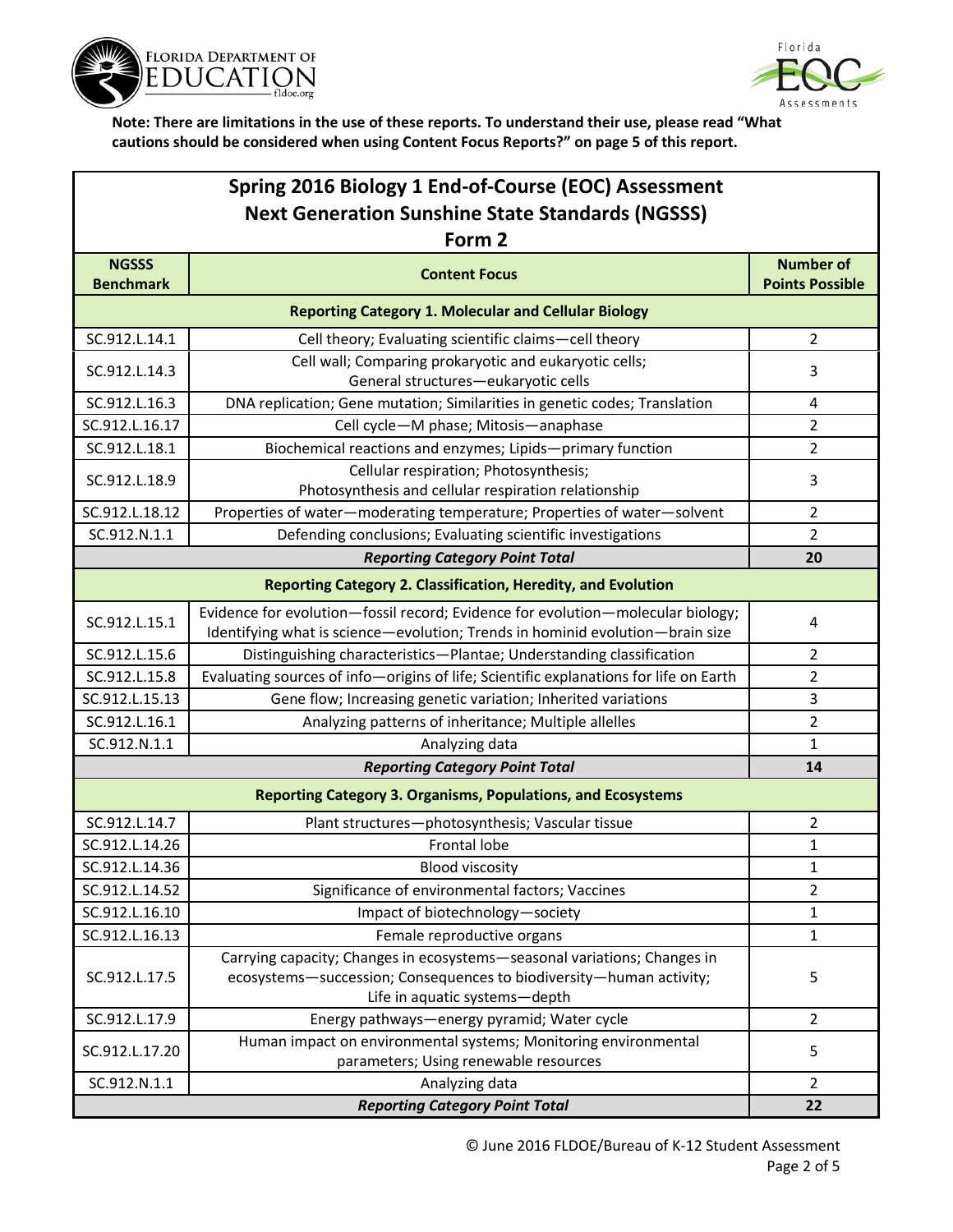



## **Spring 2016 Biology 1 End-of-Course (EOC) Assessment Next Generation Sunshine State Standards (NGSSS)**

| Form 3                                                      |                                                                                                                                        |                                            |  |  |
|-------------------------------------------------------------|----------------------------------------------------------------------------------------------------------------------------------------|--------------------------------------------|--|--|
| <b>NGSSS</b><br><b>Benchmark</b>                            | <b>Content Focus</b>                                                                                                                   | <b>Number of</b><br><b>Points Possible</b> |  |  |
| <b>Reporting Category 1. Molecular and Cellular Biology</b> |                                                                                                                                        |                                            |  |  |
| SC.912.L.14.1                                               | Cell theory; Identifying what is science-cell theory                                                                                   | $\overline{2}$                             |  |  |
| SC.912.L.14.3                                               | Comparing prokaryotic and eukaryotic cells; General structures-eukaryotic cells                                                        | $\overline{2}$                             |  |  |
| SC.912.L.16.3                                               | Gene mutation; Similarities in genetic codes; Transcription                                                                            | 3                                          |  |  |
| SC.912.L.16.17                                              | Comparing mitosis and meiosis; Mitosis-anaphase;<br>Uncontrolled cell growth                                                           | 3                                          |  |  |
| SC.912.L.18.1                                               | Carbohydrates-primary function; Effect of environmental factors-enzyme<br>activity; Lipids-primary function                            | 3                                          |  |  |
| SC.912.L.18.9                                               | Photosynthesis and cellular respiration relationship                                                                                   | 1                                          |  |  |
| SC.912.L.18.12                                              | Properties of water-freezing; Properties of water-solvent                                                                              | $\overline{2}$                             |  |  |
| SC.912.N.1.1                                                | Analyzing data; Defending conclusions; Evaluating scientific investigations;<br>Making inferences                                      | 4                                          |  |  |
|                                                             | <b>Reporting Category Point Total</b>                                                                                                  | 20                                         |  |  |
|                                                             | <b>Reporting Category 2. Classification, Heredity, and Evolution</b>                                                                   |                                            |  |  |
| SC.912.L.15.1                                               | Evidence for evolution-comparative embryology; Evidence for evolution-<br>molecular biology; Trends in hominid evolution-brain size    | 3                                          |  |  |
| SC.912.L.15.6                                               | Distinguishing characteristics-Fungi; Distinguishing characteristics-Plantae;<br>Evaluating scientific claims-classification           | 3                                          |  |  |
| SC.912.L.15.8                                               | Identifying what is science-origin of life                                                                                             | 1                                          |  |  |
| SC.912.L.15.13                                              | Gene flow; Increasing genetic variation; Inherited variations                                                                          | 3                                          |  |  |
| SC.912.L.16.1                                               | Determining genotypes; Multiple alleles                                                                                                | $\overline{2}$                             |  |  |
| SC.912.N.1.1                                                | Evaluating scientific investigations                                                                                                   | $\overline{2}$                             |  |  |
| <b>Reporting Category Point Total</b><br>14                 |                                                                                                                                        |                                            |  |  |
|                                                             | <b>Reporting Category 3. Organisms, Populations, and Ecosystems</b>                                                                    |                                            |  |  |
| SC.912.L.14.7                                               | Plant roots; Plant structures-photosynthesis                                                                                           | $\overline{2}$                             |  |  |
| SC.912.L.14.26                                              | Brain stem                                                                                                                             | 1                                          |  |  |
| SC.912.L.14.36                                              | Resistance                                                                                                                             | 1                                          |  |  |
| SC.912.L.14.52                                              | Immune system-nonspecific response; Significance of environmental factors;<br>Vaccines                                                 | 3                                          |  |  |
| SC.912.L.16.10                                              | Impact of biotechnology-individual; Impact of biotechnology-society                                                                    | $\overline{2}$                             |  |  |
| SC.912.L.16.13                                              | Female reproductive organs                                                                                                             | $\mathbf 1$                                |  |  |
| SC.912.L.17.5                                               | Carrying capacity; Changes in ecosystems-climate change;<br>Consequences to biodiversity-human activity; Life in aquatic systems-depth | 4                                          |  |  |
| SC.912.L.17.9                                               | Energy pathways-energy pyramid                                                                                                         | 1                                          |  |  |
| SC.912.L.17.20                                              | Human impact on environmental systems;<br>Monitoring environmental parameters; Using renewable resources                               | 4                                          |  |  |
| SC.912.N.1.1                                                | Analyzing data; Evaluating sources of information; Making inferences                                                                   | 3                                          |  |  |
| <b>Reporting Category Point Total</b>                       |                                                                                                                                        |                                            |  |  |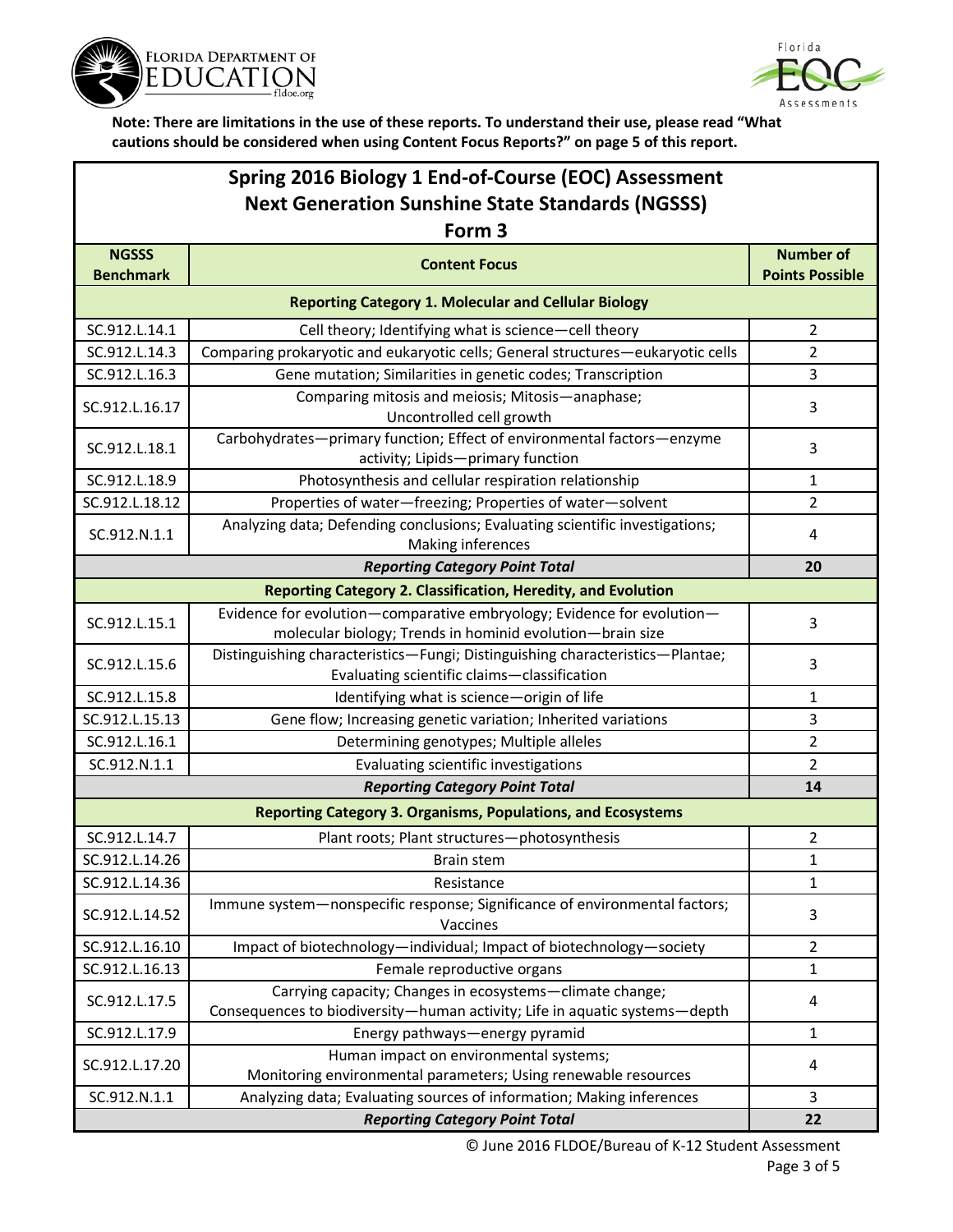



| Spring 2016 Biology 1 End-of-Course (EOC) Assessment        |                                                                                                                                       |                                            |  |  |  |
|-------------------------------------------------------------|---------------------------------------------------------------------------------------------------------------------------------------|--------------------------------------------|--|--|--|
| <b>Next Generation Sunshine State Standards (NGSSS)</b>     |                                                                                                                                       |                                            |  |  |  |
| Form 4                                                      |                                                                                                                                       |                                            |  |  |  |
| <b>NGSSS</b><br><b>Benchmark</b>                            | <b>Content Focus</b>                                                                                                                  | <b>Number of</b><br><b>Points Possible</b> |  |  |  |
| <b>Reporting Category 1. Molecular and Cellular Biology</b> |                                                                                                                                       |                                            |  |  |  |
| SC.912.L.14.1                                               | Cell theory                                                                                                                           | $\overline{2}$                             |  |  |  |
| SC.912.L.14.3                                               | Comparing plant and animal cells-cell wall;<br>Comparing prokaryotic and eukaryotic cells                                             | $\overline{2}$                             |  |  |  |
| SC.912.L.16.3                                               | DNA replication; Gene mutation; Similarities in genetic codes                                                                         | 3                                          |  |  |  |
| SC.912.L.16.17                                              | Mitosis-anaphase; Role of mitosis-asexual reproduction;<br>Uncontrolled cell growth                                                   | 3                                          |  |  |  |
| SC.912.L.18.1                                               | Biochemical reactions and enzymes; Lipids-primary function                                                                            | $\overline{2}$                             |  |  |  |
| SC.912.L.18.9                                               | Cellular respiration; Photosynthesis-products                                                                                         | $\overline{2}$                             |  |  |  |
| SC.912.L.18.12                                              | Properties of water-moderating temperature; Properties of water-solvent                                                               | $\overline{2}$                             |  |  |  |
| SC.912.N.1.1                                                | Comparing microscopes-structures; Defending conclusions;<br>Designing scientific investigations; Evaluating scientific investigations | 4                                          |  |  |  |
|                                                             | <b>Reporting Category Point Total</b>                                                                                                 | 20                                         |  |  |  |
|                                                             | <b>Reporting Category 2. Classification, Heredity, and Evolution</b>                                                                  |                                            |  |  |  |
| SC.912.L.15.1                                               | Evidence for evolution-molecular biology; Trends in hominid<br>evolution-brain size; Trends in hominid evolution-skull shape          | 3                                          |  |  |  |
| SC.912.L.15.6                                               | Distinguishing characteristics-Archaea; Distinguishing characteristics-Plantae;<br>Understanding classification                       | 3                                          |  |  |  |
| SC.912.L.15.8                                               | Evaluating scientific claims-origin of life; Scientific explanations for life on Earth                                                | 2                                          |  |  |  |
| SC.912.L.15.13                                              | Gene flow; Inherited variations                                                                                                       | $\overline{2}$                             |  |  |  |
| SC.912.L.16.1                                               | Multiple alleles; Polygenic inheritance; Sex-linked inheritance                                                                       | 3                                          |  |  |  |
| SC.912.N.1.1                                                | Defending conclusions                                                                                                                 | $\mathbf{1}$                               |  |  |  |
|                                                             | <b>Reporting Category Point Total</b>                                                                                                 | 14                                         |  |  |  |
|                                                             | <b>Reporting Category 3. Organisms, Populations, and Ecosystems</b>                                                                   |                                            |  |  |  |
| SC.912.L.14.7                                               | Plant stems; Plant structures-photosynthesis                                                                                          | 2                                          |  |  |  |
| SC.912.L.14.26                                              | Cerebrum                                                                                                                              | 1                                          |  |  |  |
| SC.912.L.14.36                                              | Blood pressure                                                                                                                        | 1                                          |  |  |  |
| SC.912.L.14.52                                              | Significance of environmental factors; Vaccines                                                                                       | $\overline{2}$                             |  |  |  |
| SC.912.L.16.10                                              | Impact of biotechnology-environmental                                                                                                 | 1                                          |  |  |  |
| SC.912.L.16.13                                              | Human development fertilization to birth                                                                                              | 1                                          |  |  |  |
| SC.912.L.17.5                                               | Carrying capacity; Changes in ecosystems-succession;<br>Consequences to biodiversity-human activity; Life in aquatic systems-depth    | 5                                          |  |  |  |
| SC.912.L.17.9                                               | Energy pathways-food web                                                                                                              | 1                                          |  |  |  |
| SC.912.L.17.20                                              | Human impact on environmental systems; Monitoring environmental<br>parameters; Using renewable resources                              | 6                                          |  |  |  |
| SC.912.N.1.1                                                | Analyzing data; Designing scientific investigations                                                                                   | $\overline{2}$                             |  |  |  |
| <b>Reporting Category Point Total</b>                       |                                                                                                                                       |                                            |  |  |  |